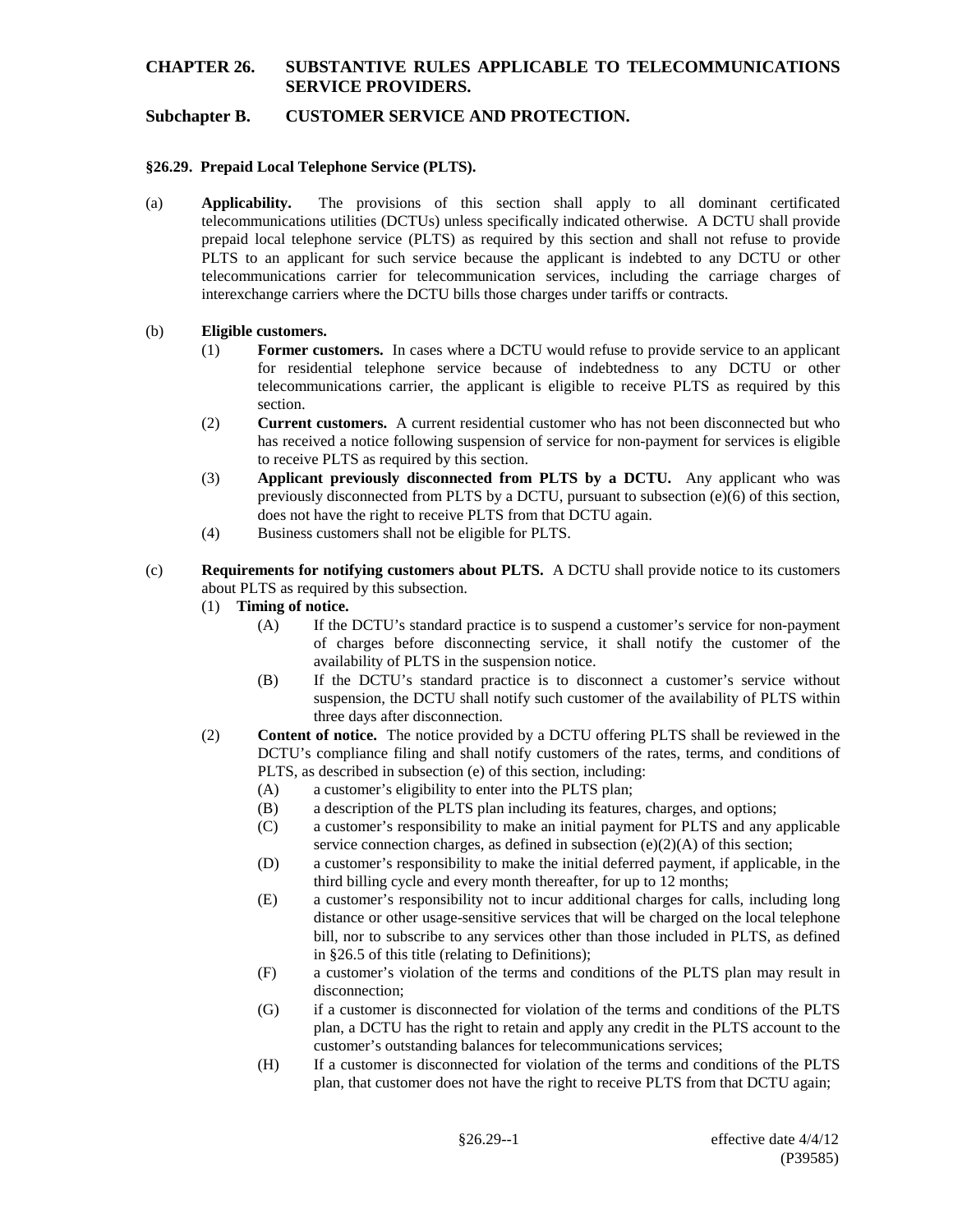# **Subchapter B. CUSTOMER SERVICE AND PROTECTION.**

- (I) the customer's responsibility to subscribe to PLTS within a certain time period in order to defer service restoration or connection charges as described in subsection  $(e)(1)(B)$  of this section; and
- (J) the customer's right to receive basic local telephone service without entering PLTS if the customer does not owe for basic local telephone charges. (This right shall be prominently displayed on the notice and shall be communicated to a customer anytime the utility notifies a customer of the rates and conditions of PLTS).

## (d) **Subscription to PLTS.**

- (1) **Customer request to subscribe to PLTS.** To subscribe to PLTS, an eligible customer must contact the DCTU during regular business hours to request PLTS.
- (2) **Confirmation letter.** Within 24 hours after a customer requests PLTS, the DCTU shall mail the customer a confirmation letter in English or Spanish as necessary, explaining the PLTS plan, including the customer's rights and responsibilities upon enrollment and information about the rates, terms, and conditions of service under the PLTS plan.
- (e) **Rates, terms, and conditions of PLTS.** A DCTU shall offer PLTS under the following terms and conditions:
	- (1) **Rates for PLTS.**
		- (A) The monthly rate for PLTS shall include only:
			- (i) the applicable residential tariffed rate (or lifeline rates, if applicable) for services included in the PLTS definition in §26.5 of this title;
			- (ii) tariffed charges for non-listed and non-published service, if requested by the customer; and
			- (iii) surcharges and fees authorized by a governmental entity that are billed by the DCTU, including 911, subscriber line charges, sales tax, and municipal fees.
		- (B) Non-recurring rates.
			- (i) If a DCTU does not suspend basic local service before disconnection, the DCTU must defer service connection charges until the customer returns to basic local telecommunications service. However, if a customer does not subscribe to PLTS within ten days from the date the DCTU mailed a termination notice containing notice of PLTS eligibility, the DCTU may charge service connection charges when subscribing to PLTS.
			- (ii) If a DCTU suspends basic local service prior to disconnection, the DCTU must defer service restoration charges until the subscribing customer returns to basic local telecommunications service.
		- (C) Late charges. The DCTU shall not assess late charges on a PLTS customer.

## (2) **Payments under PLTS.**

- (A) A DCTU may require the residential PLTS customer to make an initial payment for service, which shall not exceed:
	- (i) the rates as described in paragraph  $(1)(A)$  of this subsection for up to two months of service; and
	- (ii) applicable non-recurring service connection charges.
- (B) A DCTU shall not require subsequent monthly payments that exceed the rates for one month of PLTS. The due date of monthly payments shall be based on the DCTU's regular monthly billing cycle.
- (C) A customer may be required to make payments under the deferred payment plan according to paragraph (4) of this subsection.
- (3) **Toll blocking.** PLTS subscribers shall have mandatory toll blocking and usage sensitive blocking placed on the telephone lines.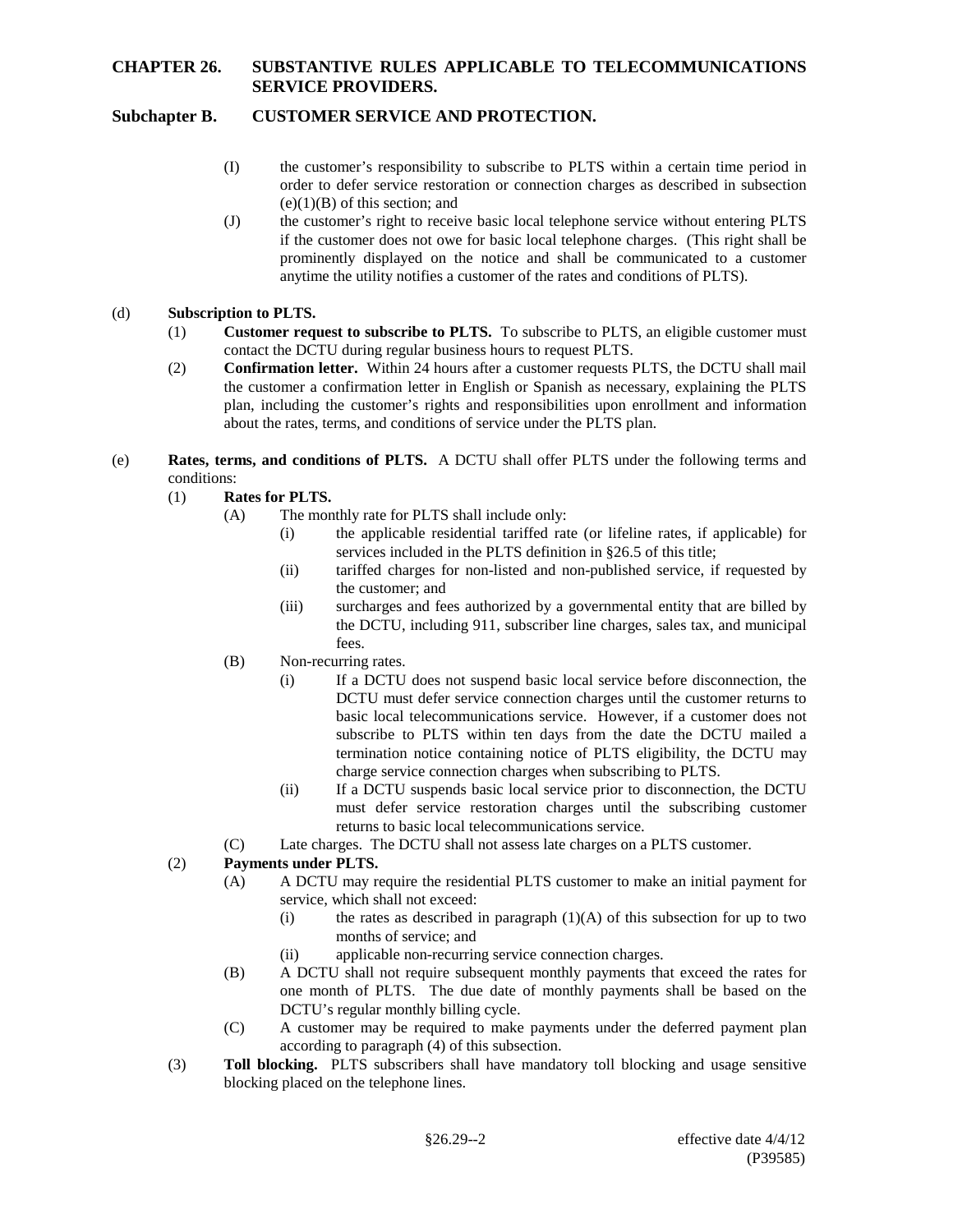## **Subchapter B. CUSTOMER SERVICE AND PROTECTION.**

- (A) Customer responsibility. A customer subscribing to PLTS shall not place or receive calls, including long distance or other usage-sensitive services, for which additional charges are billed to the customer's telephone number, nor subscribe to any services other than those included in PLTS.
- (B) DCTU responsibility. The DCTU shall notify the customers of their responsibilities under PLTS when the customer inquires about the service in the confirmation letter.
- (4) **Deferred payment plan under PLTS.** As a condition of subscribing to PLTS, the DCTU may require an applicant to enter into a deferred payment plan for any outstanding debt owed to the DCTU for basic local telephone service. The DCTU shall not require an applicant to enter into a deferred payment plan to pay any outstanding debt for any services that the customer cannot use under PLTS including long distance services. If the DCTU is unable to determine the amount of outstanding debt, the DCTU shall not require an applicant to enter into a deferred payment plan.
	- (A) Determination of deferred payment plan amount. To determine the deferred payment plan amount, the DCTU shall:
		- (i) determine the amount the customer owes for basic local telephone service;
		- (ii) apply any undesignated partial payment made by the customer before subscribing to PLTS to past debt for local telecommunications service; and
		- (iii) not reallocate any undesignated partial payments assigned under clause (ii) of this subparagraph to amounts not yet incurred for basic local telecommunications service.
	- (B) Monthly payments under the deferred payment plan.
		- (i) A deferred payment plan for past due charges shall not require the applicant to make monthly payments which exceed \$10 per month or onetwelfth of the outstanding debt as determined in subparagraph (A) of this paragraph, whichever is greater.
		- (ii) If the DCTU and PLTS customer enter into a deferred payment, the initial deferred payment shall be billed beginning with the third billing cycle after initiation of service and on a monthly basis thereafter.
- (5) **Customer deposit.** No deposit shall be required from any residential applicant for PLTS.

#### (6) **Disconnection of PLTS.**

- (A) Disconnection with notice. A DCTU may disconnect PLTS after notice for any of the following reasons:
	- (i) failure to comply with the terms of a deferred payment plan for PLTS;
	- (ii) upon conclusion of all periods for which an advance payment has been applied to the PLTS account and when the customer's PLTS account has a zero balance; or
	- (iii) violation of the DCTU's rules on using PLTS in a manner which interferes with the service of others or the operation of nonstandard equipment, if a reasonable attempt has been made to notify the customer and the customer has a reasonable opportunity to remedy the situation.
- (B) Disconnection without notice. A DCTU may immediately disconnect PLTS without notice:
	- (i) if the customer accrues new charges for toll or other services on the telephone bill as described in paragraph (3) of this subsection;
	- (ii) where a known dangerous condition exists for as long as the condition exists; or
	- (iii) where service is connected without authority by a person who has not applied for the service or who has reconnected service without authority after termination.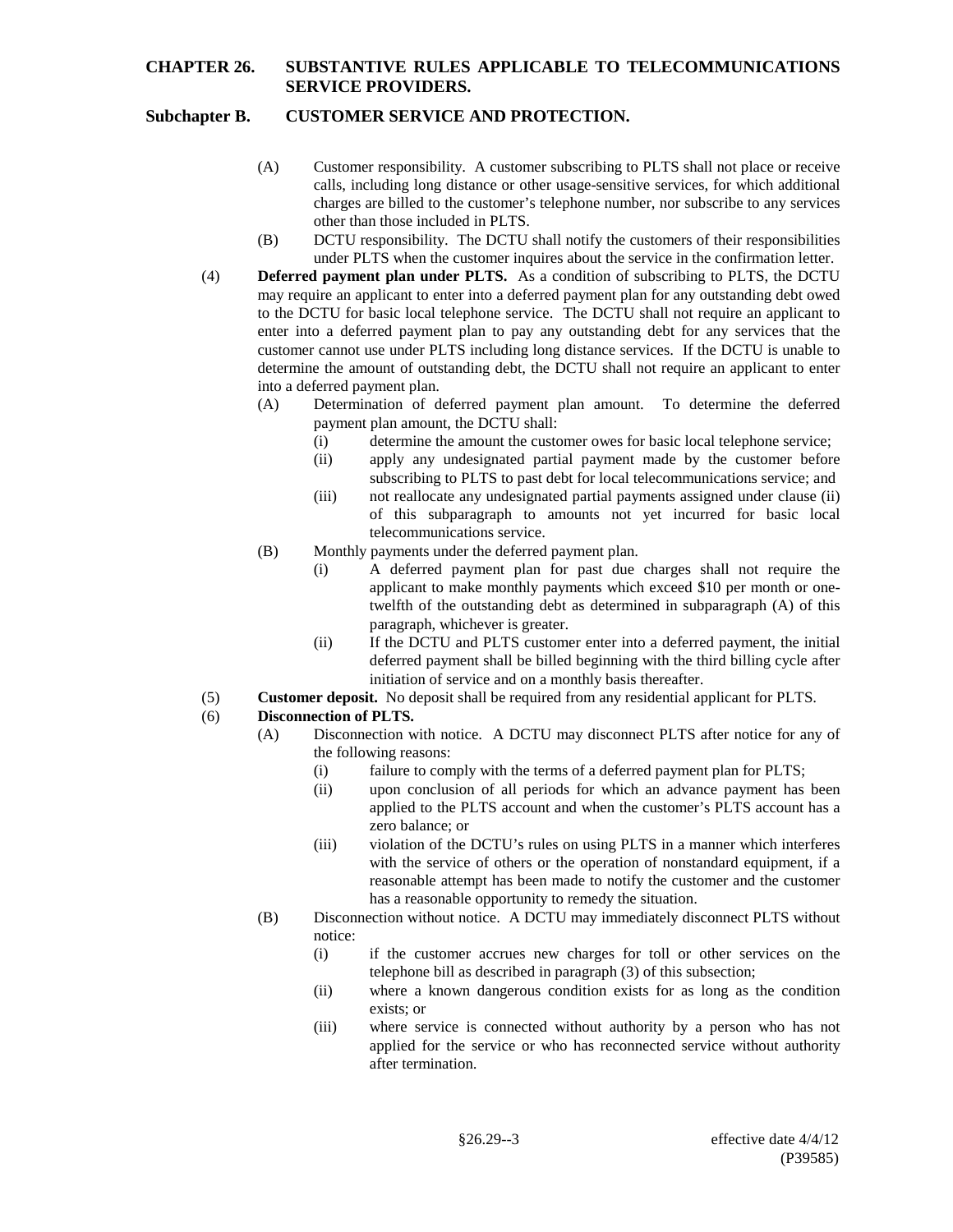# **Subchapter B. CUSTOMER SERVICE AND PROTECTION.**

(C) Notice after disconnection. If a PLTS customer is disconnected under subparagraph (A) or (B) of this paragraph, a DCTU shall send a final notice stating that the customer is permanently disconnected from PLTS and that the customer shall not be eligible for PLTS from that DCTU. That notice shall also state the terms and conditions that the customer must satisfy before the customer can return to basic local telecommunications service.

### (f) **Return to basic local telecommunications service.**

- (1) A customer subscribing to PLTS may return to basic local telecommunications service if the customer has paid:
	- (A) all outstanding debt to the DCTU, including the carriage charges of interexchange carriers where the DCTU bills those charges pursuant to tariffs or contracts; and (B) bills for PLTS.
- (2) When a customer completes the obligations identified in paragraph (1) of this subsection, a DCTU shall notify the customer of the:
	- (A) eligibility requirements for returning to basic local telecommunications services;
	- (B) option of receiving basic local telecommunications service with toll blocking and/or usage sensitive blocking; and
	- (C) requirement to contact the DCTU if the customer wants to return to basic local telecommunications service.
- (3) If the customer is eligible to return to basic local telecommunications service, the customer shall:
	- (A) request basic local telecommunications service from the DCTU; and
	- (B) pay the service restoration fee, if applicable.

#### (g) **Customer education.**

- (1) The commission shall provide information about the PLTS plan to customers.
- (2) A DCTU subject to the requirements of this section shall provide information about the PLTS plan annually in customers' bills. This information shall be subject to review during the DCTU's compliance filing.
- (3) A DCTU or its affiliate publishing a white pages directory on behalf of the DCTU shall disclose in clear language the availability, terms, and conditions of the PLTS plan in the section of the directory stating the rights of a customer.

#### (h) **Toll and usage sensitive blocking capability.**

- (1) The DCTU shall provide toll blocking and usage sensitive blocking to its maximum technical capability.
	- (A) If the DCTU's tariffs reflect its maximum technical capability, it shall provide toll blocking and usage sensitive blocking as stated in those tariffs.
	- (B) If the DCTU's tariffs do not reflect its maximum technical blocking capability, it shall inform the commission of the maximum level of blocking it is required to provide under PLTS in its compliance filings.
	- (C) If the DCTU does not have a tariff for toll or usage sensitive blocking but has such technical capability, it shall inform the commission of the maximum level of blocking it is required to provide under PLTS in its compliance filings.
	- (D) As the DCTU's blocking capability increases, it shall notify the commission and provide such enhanced blocking under PLTS.
- (2) Where technically capable, toll blocking shall not deny access to toll-free numbers.
- (3) When imposing a toll or usage sensitive services block, the DCTU shall do so in a manner that is not unreasonably preferential, prejudicial, or discriminatory.